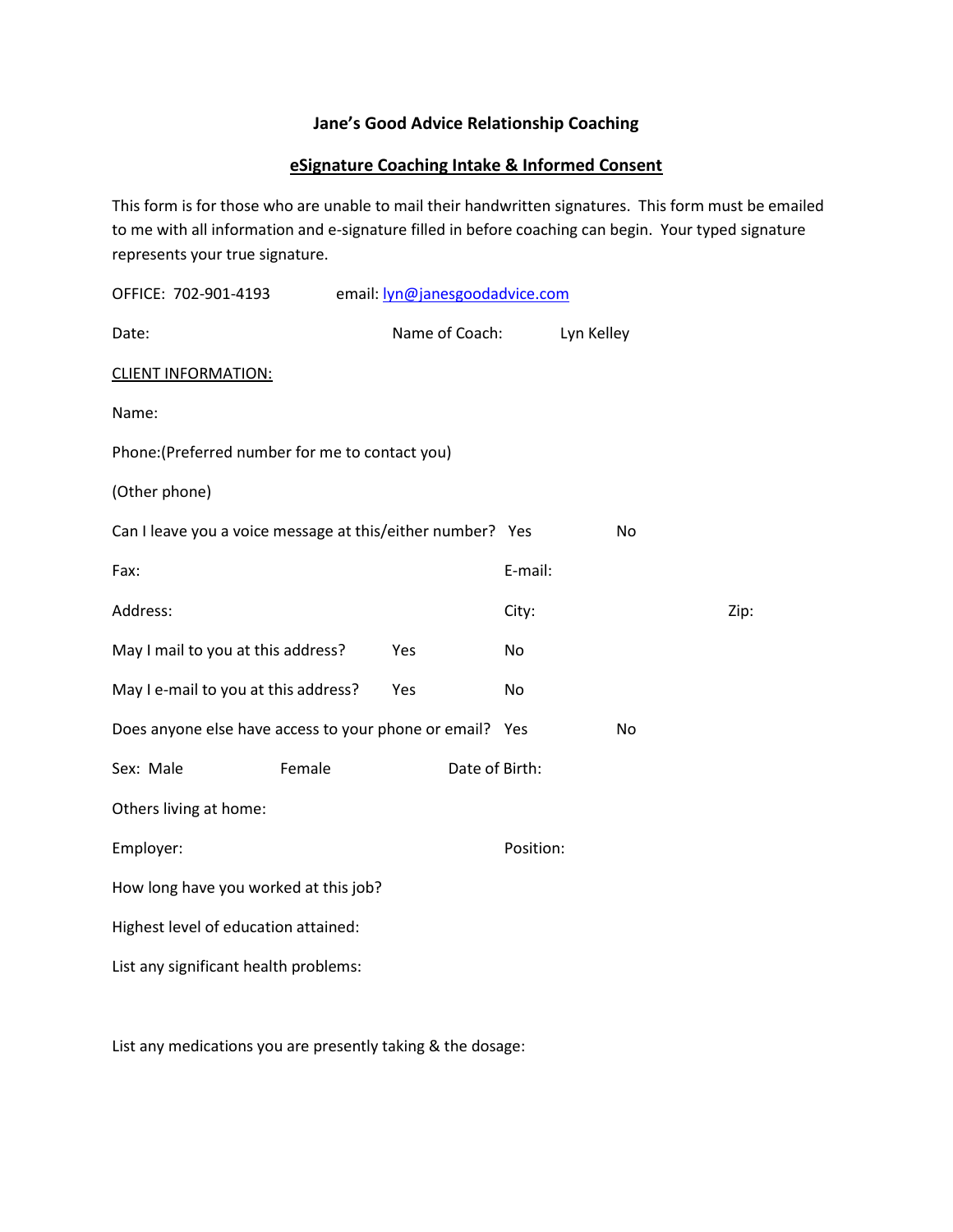| Are you now, or have you ever been in therapy? YES                      | NO                                   |
|-------------------------------------------------------------------------|--------------------------------------|
| If yes, when?                                                           | Name of therapist (optional):        |
| Brief description of issues worked on:                                  |                                      |
| Have you had coaching/consultation before? YES                          | NO.                                  |
| If yes, when?                                                           | Name of coach/consultant (optional): |
| Brief description of issues worked on:                                  |                                      |
| Referred by (e-book, website, online directory, friend, business, etc.) |                                      |
| Who can be contacted in case of emergency?                              |                                      |
| Phone:                                                                  | Relationship to you:                 |
|                                                                         |                                      |

## FINANCIAL AGREEMENT:

Phone coaching is  $\frac{1}{2}$  hour minimum per session. Generally Internet coaching is done in  $\frac{1}{4}$  to  $\frac{1}{2}$  hour increments, once or twice per week; however, we will design a plan that is best for you. Most emails can be read and answered in ¼ hour increments. Emails over 200 words usually take longer.

Fee per  $1/4$  hour is  $\zeta$   $\zeta$  50

Discounts are offered for advanced payment for 4 hours, 8 hours, 12 hours, etc.

Unscheduled telephone calls or e-mails over 5 minutes will be charged at the  $\frac{1}{4}$  hour rate.

24 hours notice is required to cancel or change an appointment or you will be charged the full session fee. (Fees are subject to change every six months)

Payment is due in full prior to each session. You may pay by debit or credit card. I accept VISA, MASTERCARD, AMEX and DISCOVER. When you provide me with your credit card number, sessions will be billed only as they are used by you, or for the sequence of sessions you authorize, and this information will remain secure.

| I would like to pay by: |  |  | VISA M/C DISCOVER | (We do not accept AMEX) |
|-------------------------|--|--|-------------------|-------------------------|
|-------------------------|--|--|-------------------|-------------------------|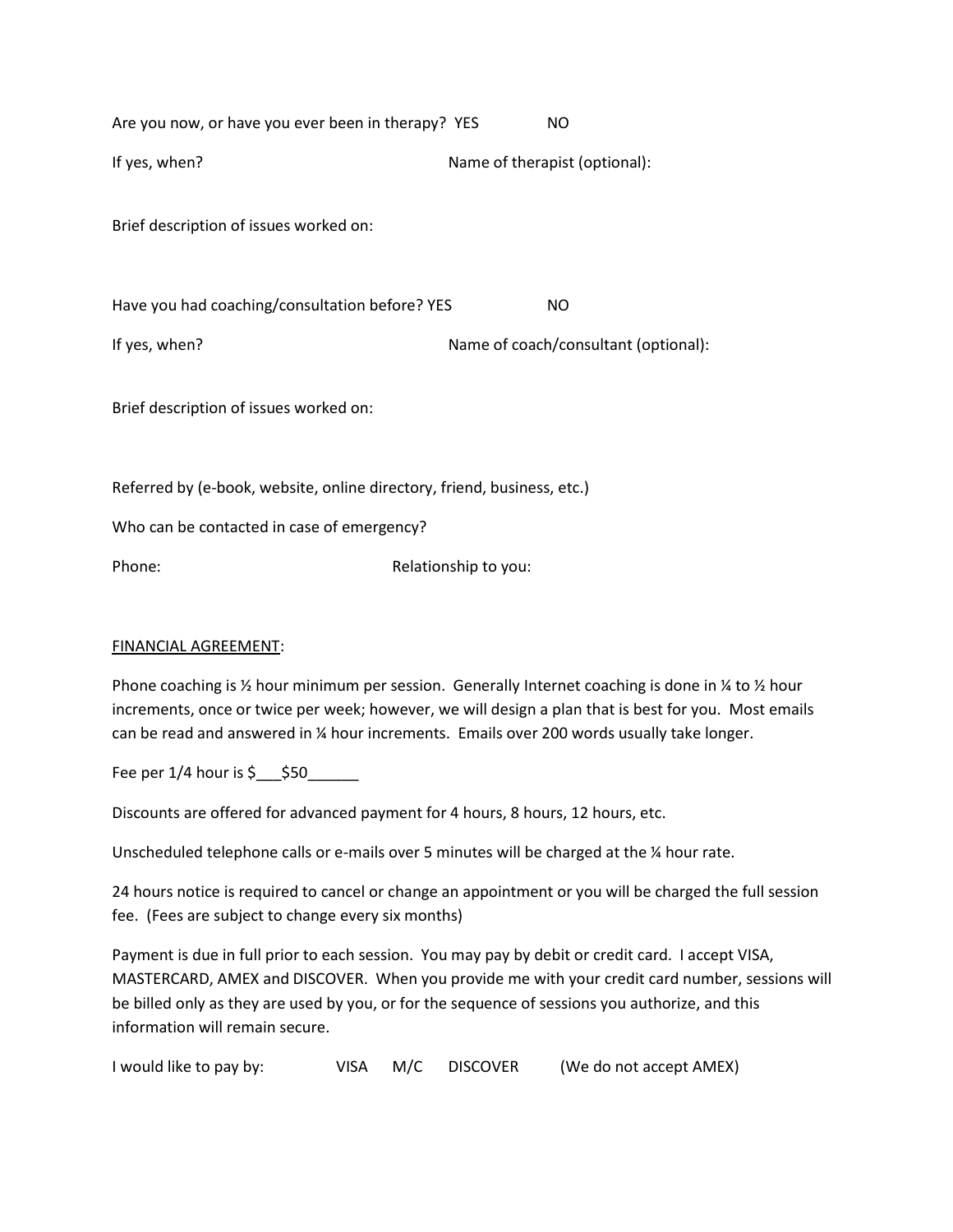PayPal (you may pay in advance through PayPal with a minimum fee of \$160 – for one hour of coaching – account is under Lyn Kelley and email [lyngrow@yahoo.com](mailto:lyngrow@yahoo.com) )

Please enter credit/debit card #:

Expiration Date:  $\qquad \qquad$  3-digit code on back of card:

Billing Address on Card:

e-Signature:

## CHECKING IN:

I check my e-mail and voice mail at least once a day. I will make every effort to get back to you within 24 hours. I usually am not available for emergencies. Please note that coaching is not recommended for clients who feel they may need emergency sessions.

## CONFIDENTIALITY STATEMENT:

All information shared in session (as well as this form) is confidential except in circumstances governed by laws mandating that I report alleged plan to harm to self or others, and in the case of child, handicapped person, or elder abuse. If you would like me to consult with a third party on your behalf, please fill out my "Release of Information" form. You may withdraw this release at any time in writing.

I can verify that all information shared by phone or e-mail on my end will be confidential; however, I cannot guarantee that on your end. It is up to you to ensure your e-mail and phone are protected. I recommend an encryption software program to secure your e-mail. I dispose of all messages within 14 days or less and I recommend you do the same. Neither party will be responsible for "hacking" breaches.

## VENUE:

I would like to utilize the following type(s) of virtual coaching. My coach has explained the pros and cons of each venue: (please initial)

## COACHING GOALS:

Coaching is a service which requires specialized training. It is designed primarily to assist clients in goal achievement. It is different than therapy, and while it may often include therapeutic techniques, it is not psychotherapy. I do not engage in the practice of psychotherapy with my coaching clients. Therapy